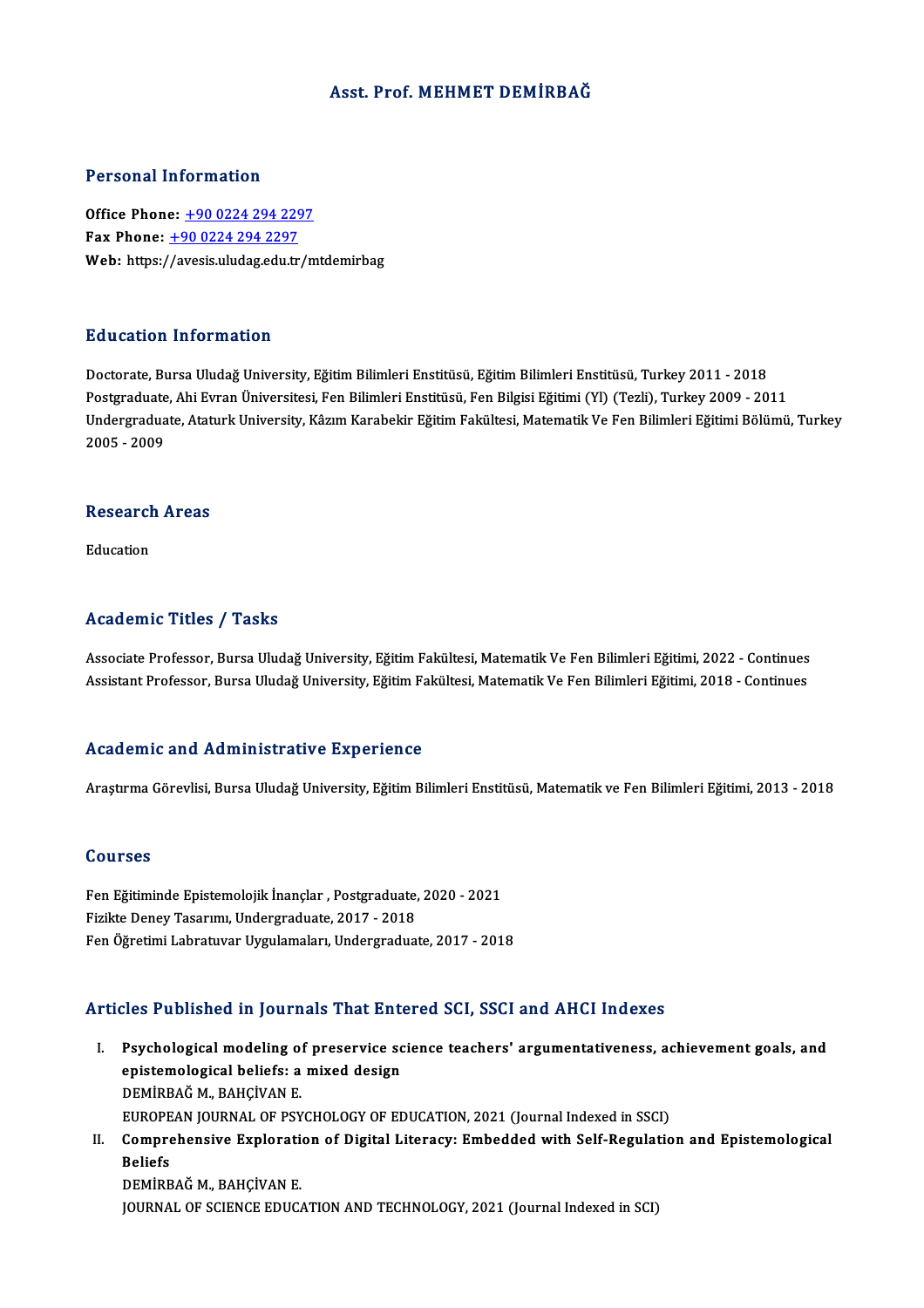- III. Stickers to Facts, Imposers, Democracy Advocators, and Committed Impartialists: Preservice Science<br>Teachers' Peliafe About Teacher's Poles in Sociossiontific Discourses Stickers to Facts, Imposers, Democracy Advocators, and Committed In<br>Teachers' Beliefs About Teacher's Roles in Socioscientific Discourses<br>KU ING A. Kally T. EROČU U B. DEMIRAL Ü. Kartal T. Sonman A. DEMIRRAČ M Stickers to Facts, Imposers, Democracy Advocators, and Committed In<br>Teachers' Beliefs About Teacher's Roles in Socioscientific Discourses<br>KILINÇ A., Kelly T., EROĞLU B., DEMİRAL Ü., Kartal T., Sonmez A., DEMİRBAĞ M.<br>INTERN Teachers' Beliefs About Teacher's Roles in Socioscientific Discourses<br>KILINÇ A., Kelly T., EROĞLU B., DEMİRAL Ü., Kartal T., Sonmez A., DEMİRBAĞ M.<br>INTERNATIONAL JOURNAL OF SCIENCE AND MATHEMATICS EDUCATION, vol.15, no.2, KILINC A., Kelly T., EROĞLU B., DEMİRAL Ü., Kartal T., Sonmez A., DEMİRBAĞ M. INTERNATIONAL JOURNAL OF SCIENCE AND MATHEMATICS EDUCATION, vol.15, no.2, pp.195-213, 2017 (Journal Indexed in SSCI)<br>IV. PROMOTING PRE-SERVICE SCIENCE TEACHERS' CONCEPTUAL UNDERSTANDING ABOUT BOILING BY<br>PLALOCIC TEACHING
- Indexed in SSCI)<br>PROMOTING PRE-SER<br>DIALOGIC TEACHING<br>DEMIPRAČ M. KINCIP S PROMOTING PRE-SER<mark>\</mark><br>DIALOGIC TEACHING<br>DEMİRBAĞ M., KINGIR S.<br>JOUPNAL OF PALTIC SCII DIALOGIC TEACHING<br>DEMİRBAĞ M., KINGIR S.<br>JOURNAL OF BALTIC SCIENCE EDUCATION, vol.16, no.4, pp.459-471, 2017 (Journal Indexed in SSCI)<br>Integrating Argument Based Science Inquiry with Model Benresentations: Impect on Scie

DEMİRBAĞ M., KINGIR S.<br>JOURNAL OF BALTIC SCIENCE EDUCATION, vol.16, no.4, pp.459-471, 2017 (Journal Indexed in SSCI)<br>V. Integrating Argument-Based Science Inquiry with Modal Representations: Impact on Science<br>Achieveme JOURNAL OF BALTIC SCIENCE EDUCATION, vol.16, no.4<br>Integrating Argument-Based Science Inquiry wit<br>Achievement, Argumentation, and Writing Skills<br>REMIPRAČ M. CÜNEL M Integrating Argument-<br>Achievement, Argumen<br>DEMİRBAĞ M., GÜNEL M.<br>FURAM VE UYCULAMAD Achievement, Argumentation, and Writing Skills<br>DEMİRBAĞ M., GÜNEL M.<br>KURAM VE UYGULAMADA EGITIM BILIMLERI, vol.14, no.1, pp.386-391, 2014 (Journal Indexed in SSCI)

## Articles Published in Other Journals

rticles Published in Other Journals<br>I. A Structural Equation Modeling on Pandemic Session Dataset: Turkish University Students\u2019<br>Now Media Literacy New Yourselou III<br>A Structural Equatio<br>New Media Literacy<br>YAWIZALR N. DEMIDR A Structural Equation Modeling on Par<br>New Media Literacy<br>YAVUZALP N., DEMİRBAĞ M., BAHÇİVAN E.<br>Journal of Educational Technology and Onli

New Media Literacy<br>YAVUZALP N., DEMİRBAĞ M., BAHÇİVAN E.<br>Journal of Educational Technology and Online Learning, vol.4, no.3, pp.531-545, 2021 (Refereed Journals of Other<br>Institutions) YAVUZALP N<br>Journal of Ed<br>Institutions)<br>Modeling th Journal of Educational Technology and Online Learning, vol.4, no.3, pp.531-545, 2021 (Refereed Journals of Other<br>Institutions)<br>II. Modeling the Relations Among Argumentativeness, Epistemological Beliefs and Self-Regulation

Institutions)<br>Modeling the<br>DEMİRBAĞ M.<br>International I Modeling the Relations Among Argumentativeness, Epistemological Beliefs and Self-Regulation<br>DEMİRBAĞ M.<br>International Journal of Progressive Education, vol.17, no.4, pp.327-340, 2021 (Refereed Journals of Other<br>Institution

DEMİRBAĞ M.<br>International Journal of Progressive Education, vol.17, no.4, pp.327-340, 2021 (Refereed Journals of Other<br>Institutions) International Journal of Progressive Education, vol.17, no.4, pp.327-340, 2021 (Refereed Journals of Other Institutions)<br>III. Üstün Yetenekli Öğrenciler ile Velilerinin Epistemolojik İnanç Profillerinin Belirlenmesi ve<br>Kar

Institutions)<br>Üstün Yetenekli (<br>Karşılaştırılması<br><sup>Kılıa M.</sup> Demirbeğ Üstün Yetenekli Öğ<br>Karşılaştırılması<br>Kılıç M., Demirbağ M.<br>İstanbul Ardın Üniver

Karşılaştırılması<br>Kılıç M., Demirbağ M.<br>İstanbul Aydın Üniversitesi Eğitim Fakültesi Dergisi, vol.6, no.2, pp.151-173, 2020 (National Refreed University<br>Journal) Kılıç M., I<br>İstanbul<br>Journal)<br>Preserv Istanbul Aydın Üniversitesi Eğitim Fakültesi Dergisi, vol.6, no.2, pp.151-173, 2020 (National Refreed University<br>Journal)<br>IV. Preservice teachers' knowledge levels, risk perceptions and intentions to use renewable energy:

- Journal)<br>Preservice teachers' know<br>structural equation model<br>DEMIPPAČ M. VILMAZ S Preservice teachers' ki<br>structural equation mo<br>DEMİRBAĞ M., YILMAZ Ş.<br>Journal of Education in Sa
	- DEMIRBAĞ M, YILMAZ Ş

structural equation model<br>DEMİRBAĞ M., YILMAZ Ş.<br>Journal of Education in Science, Environment and Health (JESEH), vol.6, no.3, pp.193-206, 2020 (Refereed Journals<br>of Other Institutions) Journal of Education in Science, Environment and Health (JESEH), vol.6, no.3, pp.193-206, 2020 (Refereed J<br>of Other Institutions)<br>V. STEM Alanları Bilim İnsanlarının Fen, Matematik, Mühendislik ve Teknoloji Arasındaki İliş

of Other Institutions)<br>STEM Alanları Bilim İnsanlarının Fen, Matematik, Mül<br>Hakkında İnançları: STEM için Pedagojik bir Çerçeve<br>KU INC A, DEMİRRAČ M, YU MAZ S Hakkında İnançları: STEM için Pedagojik bir Çerçeve<br>KILINÇ A., DEMİRBAĞ M., YILMAZ Ş. Hakkında İnançları: STEM için Pedagojik bir Çerçeve<br>KILINÇ A., DEMİRBAĞ M., YILMAZ Ş.<br>Bursa Uludağ ÜniversitesiEğitim FakültesiDergisi, vol.31, no.2, pp.365-480, 2018 (Other Refereed National<br>Journals)

KILINÇ A.,<br>Bursa Ulu<br>Journals)<br>Prosorvi Bursa Uludağ ÜniversitesiEğitim FakültesiDergisi, vol.31, no.2, pp.365-480, 2018 (Other Refereed National Journals)<br>Journals)<br>VI. Preservice Teachers' Risk Perceptions and Willingness to Use Educational Technologies: A Bel

## Journals)<br>Preservice Teache<br>System Approach<br>DEM<sup>ippAČM VII D</sup> Preservice Teachers' I<br>System Approach<br>DEMİRBAĞ M., KILINÇ A.<br>JOUPNAL OE EDUCATION

System Approach<br>DEMİRBAĞ M., KILINÇ A.<br>JOURNAL OF EDUCATION AND FUTURE-EGITIM VE GELECEK DERGISI, no.14, pp.15-30, 2018 (Journal Indexed in<br>ESCD DEMI<br>JOURN<br>ESCI)<br>Oterii JOURNAL OF EDUCATION AND FUTURE-EGITIM VE GELECEK DERGISI, no.14, pp.15-30, 2018 (Journal Indexed in<br>ESCI)<br>VII. Otoriter ve Diyalojik Söylem Tiplerinin Fen Bilgisi Öğretmen Adaylarının Argüman Gelişimine Etkisi<br>DEMİRRAĞM

ESCI)<br>Otoriter ve D<br>DEMİRBAĞ M.<br>Uludağ Eğitim Otoriter ve Diyalojik Söylem Tiplerinin Fen Bilgisi Öğretmen Aday<br>DEMİRBAĞ M.<br>Uludağ Eğitim Fakültesi Dergisi, 2017 (Other Refereed National Journals)<br>Festars Influensing Tunkiah Presenvise Teachers Intentions to Ha

Uludağ Eğitim Fakültesi Dergisi, 2017 (Other Refereed National Journals)

DEMİRBAĞ M.<br>Uludağ Eğitim Fakültesi Dergisi, 2017 (Other Refereed National Journals)<br>VIII. Factors Influencing Turkish Preservice Teachers Intentions to Use Educational Technologies and<br>Mediating Role of Risk Perceptions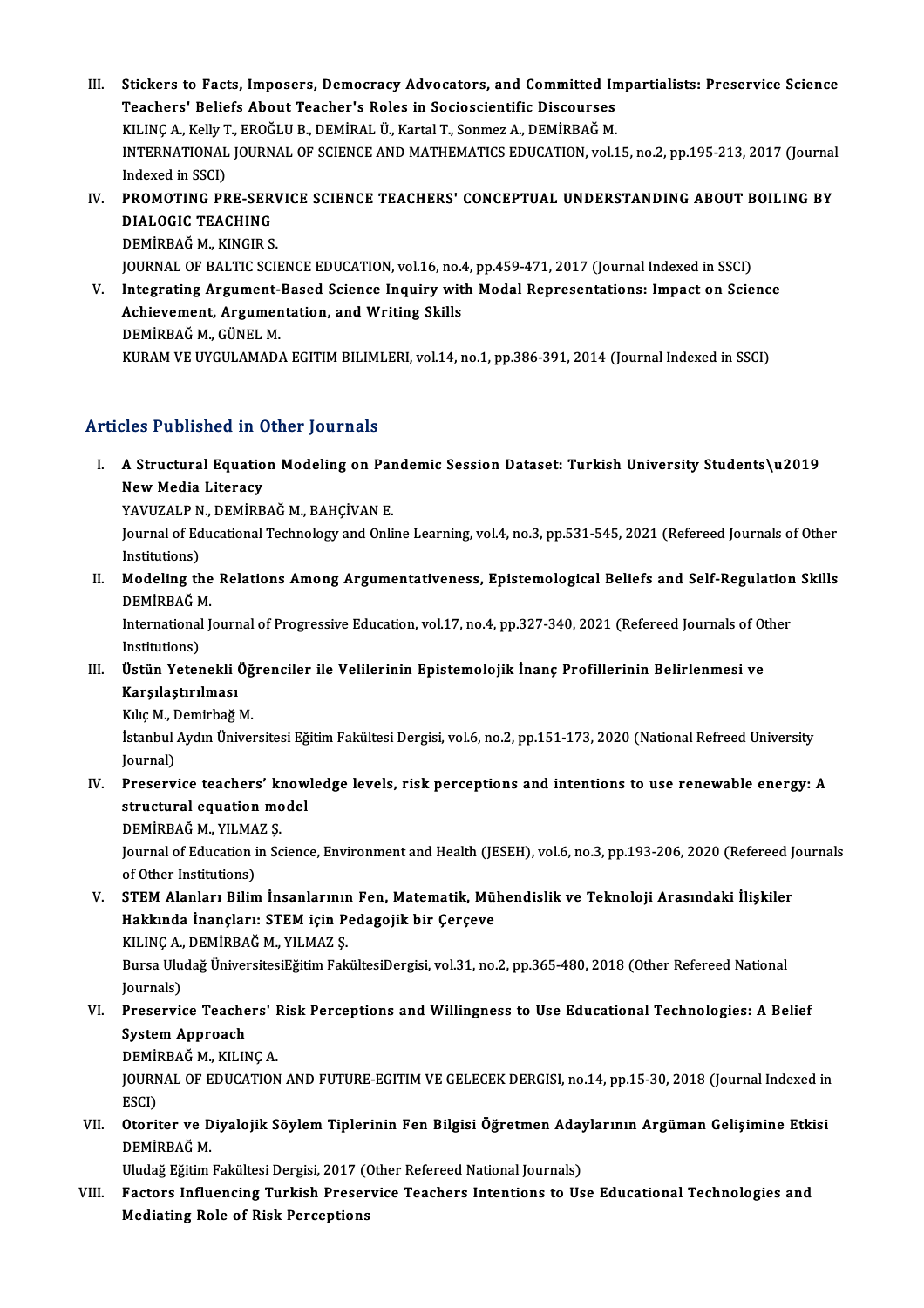KILINÇA.,ertmer p.,BAHÇİVANE.,DEMİRBAĞM., sönmez a.,ÖZELR. KILINÇ A., ertmer p., BAHÇİVAN E., DEMİRBAĞ M., sönmez a., ÖZEL R.<br>Journal of Technology and Teacher Education, 2016 (Refereed Journals of Other Institutions)<br>The Pelstionship between Brospestive Teashers Belief Systems an KILINÇ A., ertmer p., BAHÇİVAN E., DEMİRBAĞ M., sönmez a., ÖZEL R.<br>Journal of Technology and Teacher Education, 2016 (Refereed Journals of Other Institutions)<br>IX. The Relationship between Prospective Teachers Belief System

## Journal of Technology and Teacher<br>The Relationship between Pro:<br>DEMİRBAĞ M., KINGIR S., ÇEPNİ S.<br>KERAD 2015 (Roforeed Journals e IX. The Relationship between Prospective Teachers Belief Systems and Writing to Learn<br>DEMIRBAĞ M., KINGIR S., ÇEPNI S.<br>KEFAD, 2015 (Refereed Journals of Other Institutions)

## Books&Book Chapters

- I. Fen Öğretiminde Argümantasyon rs & Boon<br>Fen Öğretimi<br>DEMİRBAĞ M.<br>in: Fen Öğretin
	-

in: Fen Öğretimi, CEMİL AYDOĞDU, SEVGİ KINGIR, Editor, NOBEL AKADEMİK YAYINCILIK, Ankara, pp.170-194,<br>2019 DEMI<br>in: Fer<br>2019<br>Een in: Fen Öğretimi, CEMİL AYDOĞDU, SEVGİ KINGIR, Editor,<br>2019<br>II. Fen Derslerinde Argümantasyonu Nasıl Uygularız?<br>DEMİPBAĞ M

2019<br>Fen Dersleri<br>DEMİRBAĞ M.<br>in: Örnek Etkin

Fen Derslerinde Argümantasyonu Nasıl Uygularız?<br>DEMİRBAĞ M.<br>in: Örnek Etkinliklerle Fen Eğitiminde Argümantasyon, Aktamış, Hilal, Editor, ANI YAYINCILIK, Ankara, pp.107-128, DEMİ<br>in: Öri<br>2017<br>Argün

## 2017<br>III. Argümantasyon Etkinlik Örnekleri

2017<br><mark>Argümantasyon Etkinlik Örnekleri</mark><br>AKTAMIŞ H., AYDOĞDU B., DUBAN N., DELEN İ., ÖZDEM YILMAZ Y., TÜRKOGUZ S., DEMİRBAĞ M., HİĞDE E.<br>in Örnek Etkinliklerle Een Eğitiminde Argümantasyon, Hilal AKTAMIŞ, Editor, An Veynerl in: Örnek Etkinliklerle Fen Eğitiminde Argümantasyon, Hilal AKTAMIŞ, Editor, Anı Yayıncılık, Ankara, pp.197-271,<br>2017 AKTA<br>in: Öri<br>2017<br>Een e

### IV. Fen eğitiminde Sosyobilimsel Konular

KILINÇ A., İREZ O. S. , eryaşar a. s. , güngör s., HAN Ç., YILMAZ Ş., DEMİRBAĞ M., Çalışkan Ş., Özhan M. M. , Köylü Z.<br>N. Fe<br>KI<br>N.

in:FenBilimleriÖğretimi,MutluPınarDEMİRCİGÜLER,Editor,PegemAkademi,pp.115-133,2017

### V. Argümantasyon Teknikleri

in: Fen Bilimleri Öğretimi, Mutlu Pınar DEMİRCİ GÜLER, Editor, Pegem Akademi, pp.115-133, 2017<br><mark>Argümantasyon Teknikleri</mark><br>AKTAMIŞ H., AYDOĞDU B., DUBAN N., DELEN İ., ÖZDEM YILMAZ Y., TÜRKOGUZ S., DEMİRBAĞ M., HİĞDE E.<br>in: Argümantasyon Teknikleri<br>AKTAMIŞ H., AYDOĞDU B., DUBAN N., DELEN İ., ÖZDEM YILMAZ Y., TÜRKOGUZ S., DEMİRBAĞ M., HİĞDE E.<br>in: Örnek Etkinliklerle Fen Eğitiminde Argümantasyon, Hilal AKTAMIŞ, Editor, Anı Yayıncılık, Ankara, AKTAl<br>in: Örı<br>2017

# 2017<br>Refereed Congress / Symposium Publications in Proceedings

efereed Congress / Symposium Publications in Proceedings<br>I. Araştırma ve Sorgulamaya Dayalı Öğrenme Ortamlarının Öğretmen Adaylarının Sosyobilimsel<br>Konuların Doğasına Yönelik Görüslerine Etkisi reca dongress 7 symposium i ushcation.<br>Araştırma ve Sorgulamaya Dayalı Öğrenme Ort<br>Konuların Doğasına Yönelik Görüşlerine Etkisi<br>VILMAZ S. DEMİPPAČM Araştırma ve Sorgulam<br>Konuların Doğasına Yö<br>YILMAZ Ş., DEMİRBAĞ M.<br>12 Ulucal Fon Pilimləri ve Konuların Doğasına Yönelik Görüşlerine Etkisi<br>YILMAZ Ş., DEMİRBAĞ M.<br>13. Ulusal Fen Bilimleri ve Matematik Eğitimi Kongresi, Denizli, Turkey, 4 - 06 October 2018<br>Sesyebilimsel Konuların Öğretimine Yönelik Bir Öğrenme Ve Öğ

IILMAZ Ş., DEMİRBAĞ M.<br>13. Ulusal Fen Bilimleri ve Matematik Eğitimi Kongresi, Denizli, Turkey, 4 - 06 October 2018<br>II. Sosyobilimsel Konuların Öğretimine Yönelik Bir Öğrenme Ve Öğretme Çerçevesinin Geliştirilmesi:<br>Fen B 13. Ulusal Fen Bilimleri ve Matematik Eğitimi Kongresi, De<br>Sosyobilimsel Konuların Öğretimine Yönelik Bir Öğ<br>Fen Bilimleri Öğretmenleri İle Bir Delphi Çalışması<br>CALISKAN S. İPEZO S., KUJNCA, HAN TOSUNOČLU C. D Sosyobilimsel Konuların Öğretimine Yönelik Bir Öğrenme Ve Öğretme Çerçevesinin Geliştirilmesi:<br>Fen Bilimleri Öğretmenleri İle Bir Delphi Çalışması<br>ÇALIŞKAN Ş., İREZ O. S. , KILINÇ A., HAN TOSUNOĞLU Ç., DEMİRBAĞ M., YILMAZ Fen Bilimleri Öğretmenleri<br>ÇALIŞKAN Ş., İREZ O. S. , KILINO<br>M. M. , GÜNGÖR S., KÖYLÜ Z. N.<br>12. Ulucal Fan Bilimleri ve Mate ÇALIŞKAN Ş., İREZ O. S. , KILINÇ A., HAN TOSUNOĞLU Ç., DEMİRBAĞ M., YILMAZ Ş., SÖNMEZ ERYAŞA<br>M. M. , GÜNGÖR S., KÖYLÜ Z. N.<br>13. Ulusal Fen Bilimleri ve Matematik Eğitimi Kongresi (UFBMEK), Denizli, Turkey, 04 October 2018<br>

## M. M. , GÜNGÖR S., KÖYLÜ Z. N.<br>13. Ulusal Fen Bilimleri ve Matematik Eğitimi Kongresi (UFBMEK), Denizli, Turkey, 04<br>III. Okul öncesi öğretmen adaylarının sosyobilimsel konulara yönelik görüşleri<br>VII MAZ S. DEMİRRAČ M 13. Ulusal Fen Bilimleri ve<br>Okul õncesi öğretmen<br>YILMAZ Ş., DEMİRBAĞ M.<br>13. Ulusal Fan Bilimleri ve 0kul öncesi öğretmen adaylarının sosyobilimsel konulara yönelik görüşleri<br>YILMAZ Ş., DEMİRBAĞ M.<br>13. Ulusal Fen Bilimleri ve Matematik Eğitimi Kongresi, Denizli, Turkey, 4 - 06 October 2018<br>A.Loarning and Tooching Enemower

YILMAZ Ș., DEMİRBAĞ M.<br>13. Ulusal Fen Bilimleri ve Matematik Eğitimi Kongresi, Denizli, Turkey, 4 - 06 October 2018<br>IV. A Learning and Teaching Framework for SSI-Based Science Education: Study of a Delphi with Science<br> 13. Ulusal I<br>**A Learnin<br>Teachers**<br>CALISKAN A Learning and Teaching Framework for SSI-Based Science Education: Study of a Delphi with Scienc<br>Teachers<br>ÇALIŞKAN Ş., İREZ O.S. , KILINÇ A., HAN TOSUNOĞLU Ç., DEMİRBAĞ M., YILMAZ Ş., SÖNMEZ ERYAŞAR A., ÖZHAN<br>M. M. CÜNCÖR

Teachers<br>ÇALIŞKAN Ş., İREZ O. S. , KILINÇ A., HAN TOSUNOĞLU Ç., DEMİRBAĞ M., YILMAZ Ş., SÖNMEZ ERYAŞAR A., ÖZHAN<br>M. M. , GÜNGÖR S. N. , KÖYLÜ Z. N.

13. International Balkan Education and Science Congress, Edirne, Turkey, 06 September 2018

V. Sosyobilimsel Konuların Öğretimine Yönelik Bir Öğrenme ve Öğretme Çerçevesi: Fen Bilimleri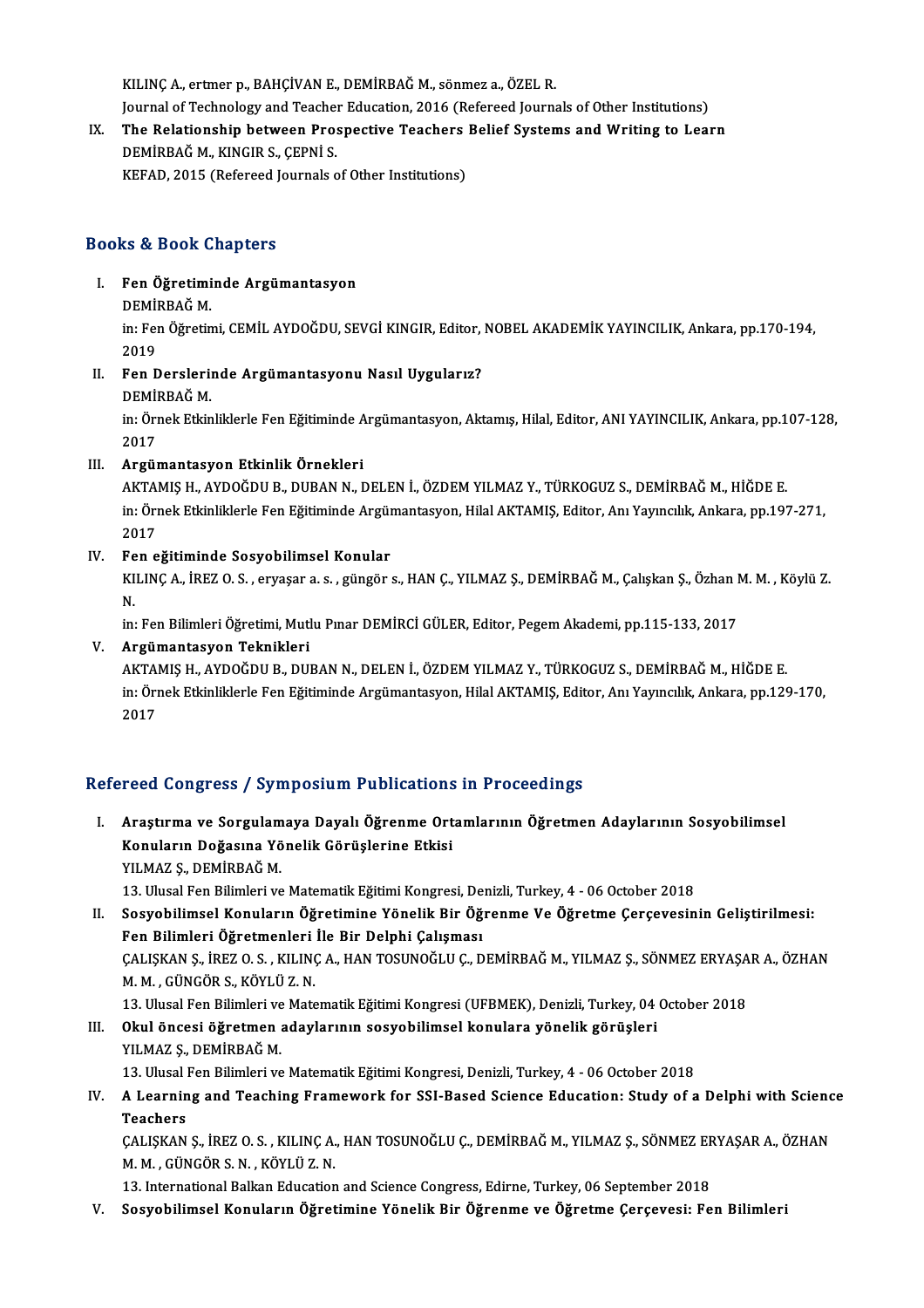## Öğretmenleri ile Bir Delphi Çalışması<br>CALISKAN S. İBEZ Q S. KU INC A. HAN C

Öğretmenleri ile Bir Delphi Çalışması<br>ÇALIŞKAN Ş., İREZ O. S. , KILINÇ A., HAN Ç., DEMİRBAĞ M., YILMAZ Ş., SÖNMEZ ERYAŞAR A., ÖZHAN M., GÜNGÖR S.,<br>KÖYLÜ 7. N **Öğretmenle<br>ÇALIŞKAN Ş<br>KÖYLÜ Z. N.**<br>12th Interna CALISKAN S., İREZ O. S. , KILINÇ A., HAN Ç., DEMİRBAĞ M., YILMAZ S., SÖNMEZ ERY.<br>KÖYLÜ Z. N.<br>13th International Balkan Education and Science Congress, 6 - 08 September 2018<br>Towards developing a learning and teashing framew

KÖYLÜ Z. N.<br>13th International Balkan Education and Science Congress, 6 - 08 September 2018<br>VI. Towards developing a learning and teaching framework for ssı-based science education: Results of a<br>delphi study 13th Internation<br>Towards dev<br>delphi study<br>ipezos ku Towards developing a learning and teaching framework for ssı-based science education: Results of<br>delphi study<br>İREZ O.S., KILINÇ A., HAN TOSUNOĞLU Ç., ÇALIŞKAN Ş., DEMİRBAĞ M., YILMAZ Ş., SÖNMEZ ERYAŞAR A., ÖZHAN<br>M. M. CÜNC

delphi study<br>İREZ O. S. , KILINÇ A., HAN TOSUNOĞLU Ç., ÇALIŞKAN Ş., DEMİRBAĞ M., YILMAZ Ş., SÖNMEZ ERYAŞAR A., ÖZHAN<br>M. M. , GÜNGÖR S. N. , KÖYLÜ Z. N. İREZ O. S. , KILINÇ A., HAN TOSUNOĞLU Ç., ÇALIŞKAN Ş., DEMİRBAĞ M., YILMAZ Ş., SÖNMEZ ERYAŞAR A., ÖZH.<br>M. M. , GÜNGÖR S. N. , KÖYLÜ Z. N.<br>European Science Education Research Association Conference (ESERA), Dublin, Ireland,

## VII. Scientists' belief systems framing their thinking and decisions about socioscientific issues: European Science Education Research Association Conference (E.<br>Scientists' belief systems framing their thinking and decis<br>Pedagogical implications for SSI-based science education<br>FULINC A JREZOS DEMIRRAČM VUMAZS SÖNMEZERV KILINÇ A., İREZ O. S. , DEMİRBAĞ M., YILMAZ Ş., SÖNMEZ ERYAŞAR A., HAN TOSUNOĞLU Ç., GÜNGÖR S. N. , ÖZHAN M. M. , ALIŞKAN Ş., KÖYLÜ Z. N. Pedagogical implications for SSI-based science education KILINÇ A., İREZ O. S. , DEMİRBAĞ M., YILMAZ Ş., SÖNMEZ ERYAŞAR A., HAN TOSUNOĞLU Ç., GÜNGÖR S. N.<br>M. M. , ÇALIŞKAN Ş., KÖYLÜ Z. N.<br>European Science Education Research Association Conference (ESERA), Dublin, Ireland, 21 Aug

VIII. Towards Developing A Learning And Teaching Framework For Ssi-Based Science Education: Results European Science Ec<br>Towards Developi<br>Of A Delphi Study<br>KU INC A JBEZO S

Towards Developing A Learning And Teaching Framework For Ssi-Based Science Education: Results<br>Of A Delphi Study<br>KILINÇ A., İREZ O. S. , HAN Ç., ÇALIŞKAN Ş., DEMİRBAĞ M., YILMAZ Ş., SÖNMEZ ERYAŞAR A., ÖZHAN M., GÜNGÖR S.<br>N. Of A Delphi Study<br>KILINÇ A., İREZ O. S. , HAN Ç., ÇALIŞKAN Ş., DEMİRBAĞ M., YILMAZ Ş., SÖNMEZ ERYAŞAR<br>N. , KÖYLÜ Z. N.<br>European Science Education Research Association, Dublin, Ireland, 21 - 25 August 2017 KILINÇ A., İREZ O. S. , HAN Ç., ÇALIŞKAN Ş., DEMİRBAĞ M., YILMAZ Ş., SÖNMEZ ERYAŞAR<br>N. , KÖYLÜ Z. N.<br>European Science Education Research Association, Dublin, Ireland, 21 - 25 August 2017<br>Scientiste' Bolief Systems Enaming

N. , KÖYLÜ Z. N.<br>European Science Education Research Association, Dublin, Ireland, 21 - 25 August 2017<br>IX. Scientists' Belief Systems Framing Their Thınkıng And Decisions About Socioscientific Issues:<br>Redegesiael Implicati European Science Education Research Association, Dublin, Ireland<br>Scientists' Belief Systems Framing Their Thinking And Dec<br>Pedagogical Implications For Ssi-Based Science Education<br>FULINC A JREZOS, DEMIRRAČM, VILMAZS, SÖNME Scientists' Belief Systems Framing Their Thınkıng And Decisions About Socioscientific Issues<br>Pedagogical Implications For Ssı-Based Science Education<br>KILINÇ A., İREZ O. S. , DEMİRBAĞ M., YILMAZ Ş., SÖNMEZ ERYAŞAR A., HAN Ç Pedagogical Implications For Ssi-Based Science Education<br>KILINÇ A., İREZ O. S. , DEMİRBAĞ M., YILMAZ Ş., SÖNMEZ ERYAŞAR A., HAN Ç., GÜNGÖR :<br>ÇALIŞKAN Ş., KÖYLÜ Z. N.<br>European Science Education Research Association, Dublin, KILINÇA, İREZ O.S., DEMİRBAĞM., YILMAZ Ş., SÖNMEZ ERYAŞARA, HAN Ç., GÜNGÖR S.N., ÖZHAN M.,

X. The Development of a Learning and Teaching Framework for SSI-Based Science Education European Science Education Research Association, Dublin, Ireland, 21 - 25 August 2017<br>The Development of a Learning and Teaching Framework for SSI-Based Science Education<br>SÖNMEZ ERYAŞAR A., KILINÇ A., İREZ O. S. , YILMAZ Ş The Development of a Learni<br>SÖNMEZ ERYAŞAR A., KILINÇ A.,<br>M. M. , ÇALIŞKAN Ş., KÖYLÜ Z. N.<br>International History, Philosophy SÖNMEZ ERYAŞAR A., KILINÇ A., İREZ O. S. , YILMAZ Ş., DEMİRBAĞ M., HAN TOSUNOĞLU Ç., GÜNGÖR S. N. , ÖZHAN<br>M. M. , ÇALIŞKAN Ş., KÖYLÜ Z. N.<br>International History, Philosophy, and Science Teaching Group Biennal Conference, A

M. M., ÇALIŞKAN Ş., KÖYLÜ Z. N.<br>International History, Philosophy, and Science Teaching Group Biennal Conference, Ankara, Turkey, 04 J<br>XI. The Development of A Learning And Teaching Framework For SSI Based Science Educatio International History, Philosophy, and Science Teaching Group Biennal Conference, Ankara, Turkey, 04 July 2017<br>The Development of A Learning And Teaching Framework For SSI Based Science Education<br>Sönmez Eryaşar A., KILINÇ The Devel<br>Sönmez Er<sub>l</sub><br>Köylü Z. N.<br>14th Intern Sönmez Eryaşar A., KILINÇ A., İREZ O. S. , Yılmaz Ş., DEMİRBAĞ M., HAN Ç., Güngör S., Özhan M. M. , Çalışkan Ş.,<br>Köylü Z. N.<br>14th International History, Philosophy and Science Teaching (IHPST) Biennial Conference, Ankara,

Köylü Z. N<br>14th Inter<br>July 2017<br>ABCÜMAL

July 2017<br>XII. ARGÜMANTASYON ÇATISI NASIL KURULMALIDIR SINIF ÖĞRETMENLİĞİ ADAYLARININ ELEKTRİK July 2017<br>ARGÜMANTASYON ÇATISI NASIL KURULMALIDIR SINIF Ö<br>KAVRAMINA YÖNELİK ARGÜMANLARININ İNCELENMESİ<br>PEMİPBAĞM ARGÜMANTA<br>KAVRAMINA<br>DEMİRBAĞ M.<br>International (

DEMİRBAĞ M.<br>International Conference on Quality in Higher Education, 24 - 25 November 2016

DEMİRBAĞ M.<br>International Conference on Quality in Higher Education, 24 - 25 November 2016<br>XIII. FEN BİLGİSİ ÖĞRETMEN ADAYLARININ İÇ VE DIŞ BASINÇ KAVRAMLARINA YÖNELİK ANLAMSAL<br>AĞI ARININ CİZİM TEKNİĞİ İLE PELİDI ENMESİ International Conference on Quality in Higher Educati<br>FEN BİLGİSİ ÖĞRETMEN ADAYLARININ İÇ VE D<br>AĞLARININ ÇİZİM TEKNİĞİ İLE BELİRLENMESİ<br>DEMİPPAĞ M. Yılmaz S FEN BİLGİSİ ÖĞRETM<br>AĞLARININ ÇİZİM TE<br>DEMİRBAĞ M., Yılmaz Ş.<br>International Cenference AĞLARININ ÇİZİM TEKNİĞİ İLE BELİRLENMESİ<br>DEMİRBAĞ M., Yılmaz Ş.<br>International Conference on Quality in Higher Education, Sakarya, Turkey, 24 - 25 November 2016, pp.335-337<br>Fen Bilimleri Öğretmen Adaylarının Hüsre Kayremını

DEMİRBAĞ M., Yılmaz Ş.<br>International Conference on Quality in Higher Education, Sakarya, Turkey, 24 - 25 November 2016, [20]<br>XIV. Fen Bilimleri Öğretmen Adaylarının Hücre Kavramını Günlük Hayata Transfer Edebilme<br>Durumla International Conference on Q<br>Fen Bilimleri Öğretmen Ada<br>Durumlarının Belirlenmesi<br>OPMANCLÜ DEMİPPAČ M. Ül Fen Bilimleri Öğretmen Adaylarının Hücre Kavramını Günlük Hayata Transfer Edebilme<br>Durumlarının Belirlenmesi<br>ORMANCI Ü., DEMİRBAĞ M., ÜLGER B. B. , CEPNİ S.

Durumlarının Belirlenmesi<br>ORMANCI Ü., DEMİRBAĞ M., ÜLGER B. B. , ÇEPNİ S.<br>III nd International Eurasian EducationalResearch Congress, 31 May - 02 June 2016<br>Een Bilgisi Öğretmen Adevlarının Nedensel Muhakame Medellerinin İn

## XV. Fen Bilgisi Öğretmen Adaylarının Nedensel Muhakeme Modellerinin İncelenmesi Isı Ve Sıcaklık<br>Örneği III nd In<br><mark>Fen Bil</mark><br>Örneği<br>Elmez s

yılmaz ş., DEMİRBAĞ M., KILINÇ A.

XVIII CONGRESS AMSE-AMCE-WAER, Eskişehir, Turkey, 30 May - 02 June 2016

XVI. Sosyobilimsel Konuların Öğretimine Yönelik Öğrenme ve Öğretme Çerçevesi KILINÇA., İREZ O.S., ERDOĞAN M., DEMİRBAĞ M., SÖNMEZ ERYAŞAR A., YILMAZ Ş., GÜNGÖR S.N., ÖZHAN M.M.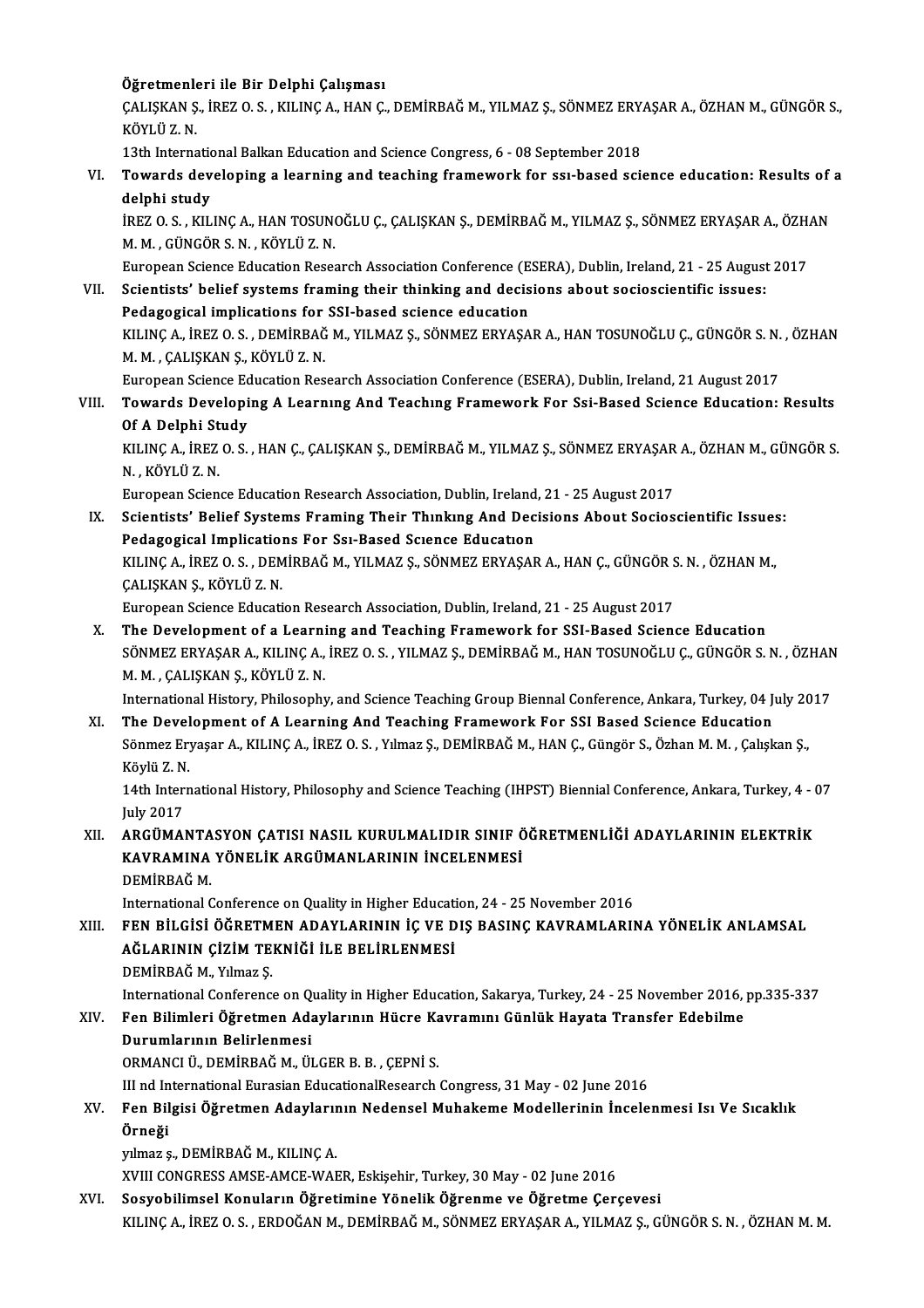I. Ulusal Biyoloji Eğitimi Kongresi, Ankara, Turkey, 27 - 28 May 2016 I. Ulusal Biyoloji Eğitimi Kongresi, Ankara, Turkey, 27 - 28 May 2016<br>XVII. Biyoloji Öğretmen Adaylarının Öğrenme Ortamlarına Teknoloji Entegrasyonu TPACK Yeterli mi I. Ulusal Biyoloji Eğitimi Kongresi, *I*<br>Biyoloji Öğretmen Adaylarının<br>DEMİRBAĞ M., yılmaz ş., KILINÇ A.<br>YVIII CONCRESS AMSE AMGE WAR Biyoloji Öğretmen Adaylarının Öğrenme Ortamlarına Teknoloji Entegra<br>DEMİRBAĞ M., yılmaz ş., KILINÇ A.<br>XVIII CONGRESS AMSE-AMCE-WAER, Eskişehir, Turkey, 30 May - 02 June 2016<br>Beyend TBCK Euplening Ssiense Teashers Pedagogis DEMİRBAĞ M., yılmaz ş., KILINÇ A.<br>XVIII. CONGRESS AMSE-AMCE-WAER, Eskişehir, Turkey, 30 May - 02 June 2016<br>XVIII. Beyond TPCK Exploring Science Teachers Pedagogical Content Belief Systems<br>REMİRRAĞ M. KILINC A XVIII CONGRESS AMSE-AMCE-WAER, Eskişehir, Turkey, 30 May - 02 June 2016<br>Beyond TPCK Exploring Science Teachers Pedagogical Content Belief<br>DEMİRBAĞ M., KILINÇ A. Beyond TPCK Exploring<br>DEMİRBAĞ M., KILINÇ A.<br>NARST, 10 - 12 April 2015<br>Beyond TBCK Exploring XIX. Beyond TPCK Exploring a science teacher s technological pedagogical content belief system NARST, 10 - 12 April 2015 NARST2015,11 -14April2015 DEMİRBAĞ M., KILINÇ A.<br>NARST 2015, 11 - 14 April 2015<br>XX. Preservice teachers intentions to use educational technologies The mediating role of risk NARST 2015,<br>Preservice to<br>perceptions Preservice teachers intentions to use educational technologies<br>perceptions<br>PEGGY E., KILINÇ A., BAHÇİVAN E., DEMİRBAĞ M., SÖNMEZ A., ÖZEL R.<br>AERA 2015-16 - 20 April 2015 perceptions<br>PEGGY E., KILINÇ A., BAHÇİVAN E., DEMİRBAĞ M., SÖNMEZ A., ÖZEL R.<br>AERA 2015, 16 - 20 April 2015 PEGGY E., KILINÇ A., BAHÇİVAN E., DEMİRBAĞ M., SÖNMEZ A., ÖZEL R.<br>AERA 2015, 16 - 20 April 2015<br>XXI. Öğretmen İnançlarının İncelenmesinde Doğal Sorgulamanın (Naturalistic Inquiry) Kullanılması: Fen<br>ve Matematik Eğitimi Are AERA 2015, 16 - 20 April 2015<br>Öğretmen İnançlarının İncelenmesinde Doğal Sorg<br>ve Matematik Eğitimi Araştırmacıları İçin Öneriler<br>DEMİPPAČ M. GEPNİ S. KU ING A Öğretmen İnançlarının İncelen<br>ve Matematik Eğitimi Araştırm<br>DEMİRBAĞ M., ÇEPNİ S., KILINÇ A.<br>11 Hlucal Fon Bilimleri ve Matema ve Matematik Eğitimi Araştırmacıları İçin Öneriler<br>DEMİRBAĞ M., ÇEPNİ S., KILINÇ A.<br>11. Ulusal Fen Bilimleri ve Matematik Eğitimi Kongresi (UFBMEK), Adana, Turkey, 11 September 2014 - 14<br>September 2021 DEMİRBAĞ M., ÇEPNİ S., KILINÇ A. 11. Ulusal Fen Bilimleri ve Matematik Eğitimi Kongresi (UFBMEK), Adana, Turkey, 11 September 2014<br>September 2021<br>XXII. Öğrenci gözünden araştırma sorgulama tabanlı argümantasyon uygulamaları ve akademik<br>besarılarındaki doğ September 2021<br>Öğrenci gözünden araştı<br>başarılarındaki değişim<br>ALACA KÖSEK C. DEMİPPA Öğrenci gözünden araştırma sorgulama tabanlı<br>başarılarındaki değişim<br>ALACA KÖSEK G., DEMİRBAĞ M., ERTEĞİ C., KINGIR S.<br>10 Ulucal Fon Pilimleri ve Matematik Fğitimi Kongresi başarılarındaki değişim<br>ALACA KÖSEK G., DEMİRBAĞ M., ERTEĞİ C., KINGIR S.<br>10. Ulusal Fen Bilimleri ve Matematik Eğitimi Kongresi (UFBMEK), Niğde, Turkey, 27 - 30 June 2012<br>Fen ve Teknoloji Dersi Berfermans Değerlendirmeler XLACA KÖSEK G., DEMİRBAĞ M., ERTEĞİ C., KINGIR S.<br>10. Ulusal Fen Bilimleri ve Matematik Eğitimi Kongresi (UFBMEK), Niğde, Turkey, 27 - 30 June 2012<br>XXIII. Fen ve Teknoloji Dersi Performans Değerlendirmelerine Farklı Bi 10. Ulusal Fen Bilimleri ve Matematik Eğitimi Kongr<br>Fen ve Teknoloji Dersi Performans Değerlend<br>DEMİR M., SÜMBÜL H. S. , DEMİRBAĞ M., KINGIR S.<br>10. Ulusal Fen Bilimleri ve Matematik Eğitimi Kongr Fen ve Teknoloji Dersi Performans Değerlendirmelerine Farklı Bir Bakış: Deney Raporla<br>DEMİR M., SÜMBÜL H. S. , DEMİRBAĞ M., KINGIR S.<br>10. Ulusal Fen Bilimleri ve Matematik Eğitimi Kongresi (UFBMEK), Niğde, Turkey, 27 - 30 DEMİR M., SÜMBÜL H. S. , DEMİRBAĞ M., KINGIR S.<br>10. Ulusal Fen Bilimleri ve Matematik Eğitimi Kongresi (UFBMEK), Niğde, Turkey, 27 - 30 June 2012<br>XXIV. Kıngır, S. ve Demirbağ, M. (2012, Haziran). Argümantasyon tabanlı bili 10. Ulusal Fen Bilimleri ve Matematik Eğitimi Kongresi (UFBMEK), Niğde, Turkey, 27 - 30 Ju:<br>Kıngır, S. ve Demirbağ, M. (2012, Haziran). Argümantasyon tabanlı bilim öğrenm<br>kapsamında uygulanan hizmetiçi eğitim faaliyetlerin Kıngır, S. ve Demirbağ, M. (2012, Haziran). Argümantasyon tabanlı bilim öğrenme projesi<br>kapsamında uygulanan hizmetiçi eğitim faaliyetlerine ilişkin öğretmen görüşleri.<br>KINGIR S., DEMİRBAĞ M. kapsamında uygulanan hizmetiçi eğitim faaliyetlerine ilişkin öğretmen görüşleri.<br>KINGIR S., DEMİRBAĞ M.<br>X. Ulusal Fen Bilimleri ve Matematik Eğitimi Kongresi'nde (UFBMEK) sunulan bildiri, Niğde Üniversitesi, Niğde, KINGIR S., DEMİRBAĞ M.<br>X. Ulusal Fen Bilimleri ve Matematik<br>Türkiye., Turkey, 27 - 30 June 2012<br>Argümantasıyon Tobanlı Bilim Ö. X. Ulusal Fen Bilimleri ve Matematik Eğitimi Kongresi'nde (UFBMEK) sunulan bildiri, Niğde Üniversitesi, Niğde,<br>Türkiye., Turkey, 27 - 30 June 2012<br>XXV. — Argümantasyon Tabanlı Bilim Öğrenme Projesi Kapsamında Uygulanan Hiz Türkiye, Turkey, 27 - 30 June :<br>Argümantasyon Tabanlı Bil<br>İlişkin Öğretmen Görüşleri<br>ENGER S. DEMİRRAĞ M Argümantasyon Taban<br>İlişkin Öğretmen Görü<br>KINGIR S., DEMİRBAĞ M.<br>10 Ulusal Fan bilimləri Ve İlişkin Öğretmen Görüşleri<br>KINGIR S., DEMİRBAĞ M.<br>10.Ulusal Fen bilimleri Ve Matematik Eğitimi Kongresi, Turkey, 27 - 30 June 2012<br>Öğrenme amaslı yaşma uygulamaları ve fan sınıflarında uygulama örneli KINGIR S., DEMİRBAĞ M.<br>10.Ulusal Fen bilimleri Ve Matematik Eğitimi Kongresi, Turkey, 27 - 30 June 2012<br>XXVI. Öğrenme amaçlı yazma uygulamaları ve fen sınıflarında uygulama örnekleri<br>2000 - VIII LARÇI B. AKÇA Z. ASIV E. TA 10.Ulusal Fen bilimleri Ve Matematik Eğitimi Kongresi, Turkey, 27 - 30 June 2012<br>Öğrenme amaçlı yazma uygulamaları ve fen sınıflarında uygulama örnek<br>KULLAPÇI R., AKÇA Z., AŞIK F., TANRIÖVER A., DEMİRBAĞ M., AKKUŞ R., KING Öğrenme amaçlı yazma uygulamaları ve fen sınıflarında uygulama örnekleri<br>KULLAPÇI R., AKÇA Z., AŞIK F., TANRIÖVER A., DEMİRBAĞ M., AKKUŞ R., KINGIR S.<br>10. Ulusal Fen Bilimleri ve Matematik Eğitimi Kongresi (UFBMEK), Niğde, KULLAPÇI R., AKÇA Z., AŞIK F., TANRIÖVER A., DEMİRBAĞ M., AKKUŞ R., KINGIR S.<br>10. Ulusal Fen Bilimleri ve Matematik Eğitimi Kongresi (UFBMEK), Niğde, Turkey, 27 - 30 June 2012<br>XXVII. The Impact of Multi Modal Represent 10. Ulusal Fen<br>The Impact of<br>Achievement<br>DEMIPPAČ M The Impact of Multi Modal Representations Instruction in Inquiry Approach on Students<br>Achievement<br>DEMİRBAĞ M., GÜNEL M. Achievement<br>DEMİRBAĞ M., GÜNEL M.<br>European Science Education Research Association (ESERA), 2011, Lyon, France, 5 - 09 September 2011<br>Enerii Teserrufu ve Enerii Kirliliği Ölseğinin Ceserlilik ve Cüyenirlik Celismesı XXVIII. Enerji Tasarrufu ve Enerji Kirliliği Ölçeğinin Geçerlilik ve Güvenirlik Çalışması<br>AKTAMIŞ H., DEMİRBAĞ M., Evren B. European Science Education Researc<br><mark>Enerji Tasarrufu ve Enerji Kirlili</mark>;<br>AKTAMIŞ H., DEMİRBAĞ M., Evren B.<br>9. Ulucal Fon Bilimleri ve Matematik I 9. Ulusal Fen Bilimleri ve Matematik Eğitimi Kongresi (UFBMEK), İzmir, İzmir, Turkey, 23 September 2010

### Supported Projects

Demirbağ M., Uzun A., Elyak V. C., Erasmus Project, Enhancement of STEAM Teachers' Discipline-Specific Pedagogies through Robotic and Coding Curriculum Embedded in Online Environment, 2020 - 2022